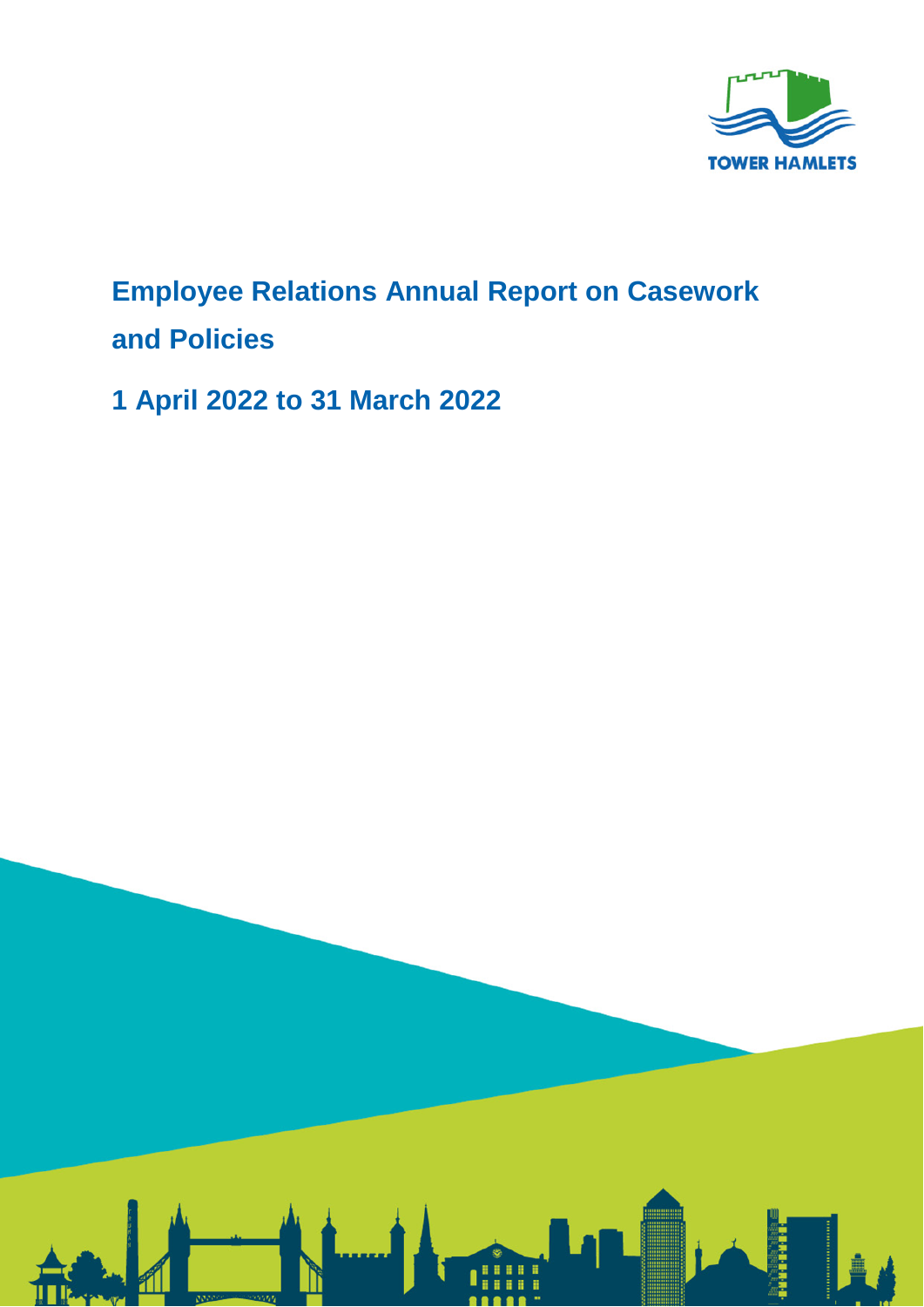## **ER Casework Dashboard**



For 2021 to 2022 the total number of cases has been fairly constant and is at 40 cases as of 31 Mar 2022.



Over the year cases in Place have grown above others



Grievances are the highest of case types





| <b>Closed Case Type</b>        | <b>Number of Cases</b> |
|--------------------------------|------------------------|
| Grievance                      | 27                     |
| Disciplinary                   | 15                     |
| Health & Wellbeing             | 15                     |
| CHAD                           | 10                     |
| Performance                    | 5                      |
| <b>Flexible Working Appeal</b> | 3                      |
| Probation                      | $\overline{3}$         |
| <b>Grand Total</b>             |                        |